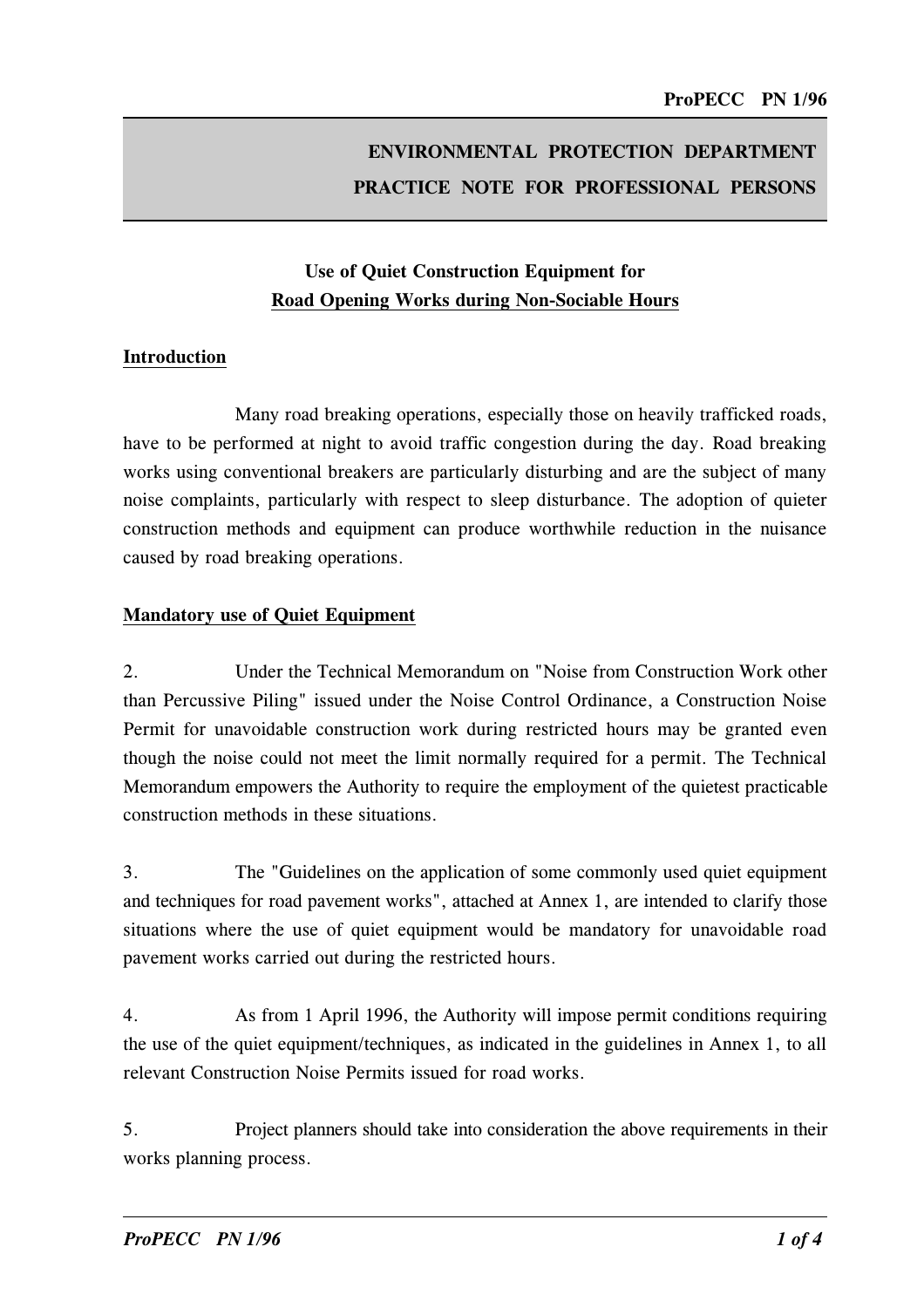### **Enquiries**

6. All noise permit applications and enquiries can be made to the Local Control Offices of the Environmental Protection Department. Addresses and enquiry telephone numbers of the Local Control Offices are listed in Annex 2.

> (Stuart B. Reed) Director of Environmental Protection

Environmental Protection Department 28/F Southorn Centre 130 Hennessy Road Wan Chai

Issued February 1996 Ref. : EP 81/C2/28 Annex I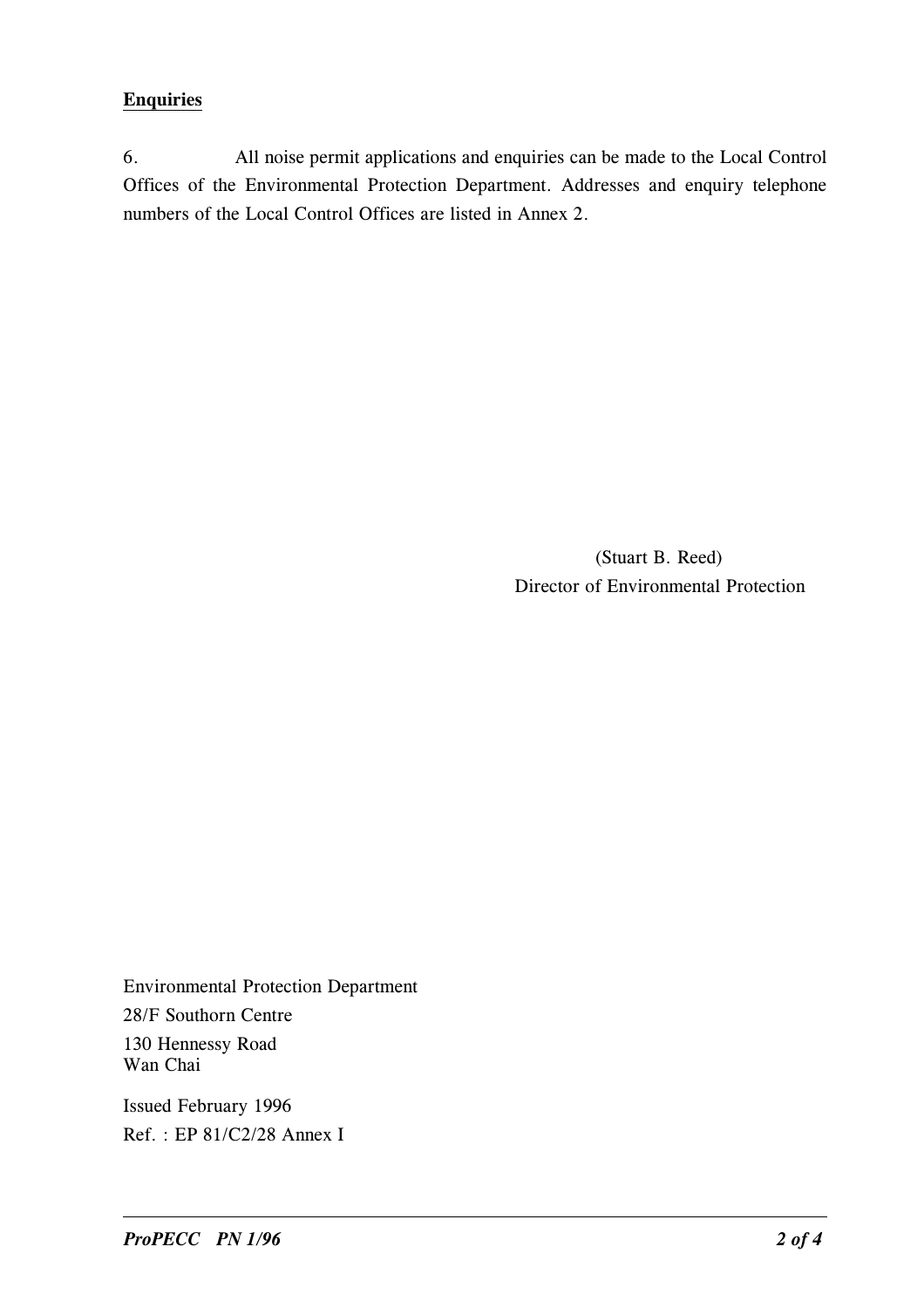| <b>Construction Work</b> |                                                                                        | Quiet equipment/techniques<br>(see Note 1) |                                                                                                                         |  |  |
|--------------------------|----------------------------------------------------------------------------------------|--------------------------------------------|-------------------------------------------------------------------------------------------------------------------------|--|--|
| 1.                       | Concrete structure demolition above<br>road surface e.g. removal of central<br>barrier | *                                          | Hydraulic concrete crusher<br>(see Note 2)                                                                              |  |  |
| 2.                       | Trench opening on carriageways<br>Asphalt surface                                      | *<br>$\ast$                                | Hand-held hydraulic/electric<br>breaker with acoustic<br>baffles/enclosures (see Note 3)                                |  |  |
|                          | Concrete surface                                                                       |                                            | Saw and lift method with acoustic<br>baffles as necessary (see Notes 2)<br>and $4)$                                     |  |  |
| 3.                       | Road pavement for reconstruction                                                       |                                            |                                                                                                                         |  |  |
|                          | Asphalt re-surfacing                                                                   | *                                          | Road miller with noise reduction<br>treatments to engine/exhaust and<br>acoustic baffles as necessary (see<br>Note $2)$ |  |  |
|                          | Pavement demolition                                                                    | $\ast$                                     | Saw and lift method or road ripper<br>with acoustic baffles as necessary<br>(see Notes 2 and 4)                         |  |  |

### Guidelines on the application of some commonly used quiet equipment and techniques for road pavement works

### Notes

- 1. These quiet equipment/techniques will apply whenever the noise from essential or urgent works is assessed to exceed the relevant Acceptable Noise Level during restricted hours ( 7 p.m. to 7 a.m. on any day or any time on general holidays). Alternative construction methods are sometimes acceptable to suit particular technical constraints, such as those described in Notes 2 and 4.
- 2. Hand-held hydraulic/electric breakers may be used for concrete removal within 300mm around manholes or channels, or at other positions where there is access difficulty or where the use of the quiet method is otherwise impracticable. Under such circumstances, acoustic baffles/enclosures or equivalent measures shall be adopted for noise mitigation (see Note 3).
- 3. (i) An example of the materials suitable for acoustic baffles or enclosure is minimum 50mm thick sound absorbing lining and 10mm thick plywood (or 1mm thick steel) backing so that no part of the equipment is visible from any nearby noise sensitive receiver.
	- (ii) Except under exceptional circumstances, no breakers shall be operated from 11 p.m. to 7 a.m. on any day, and additionally from 7 a.m. to 9 a.m. on general holidays.
- 4. Saw and lift method may be considered not practicable in situations where it would damage existing underground utilities embedded beneath the road surface.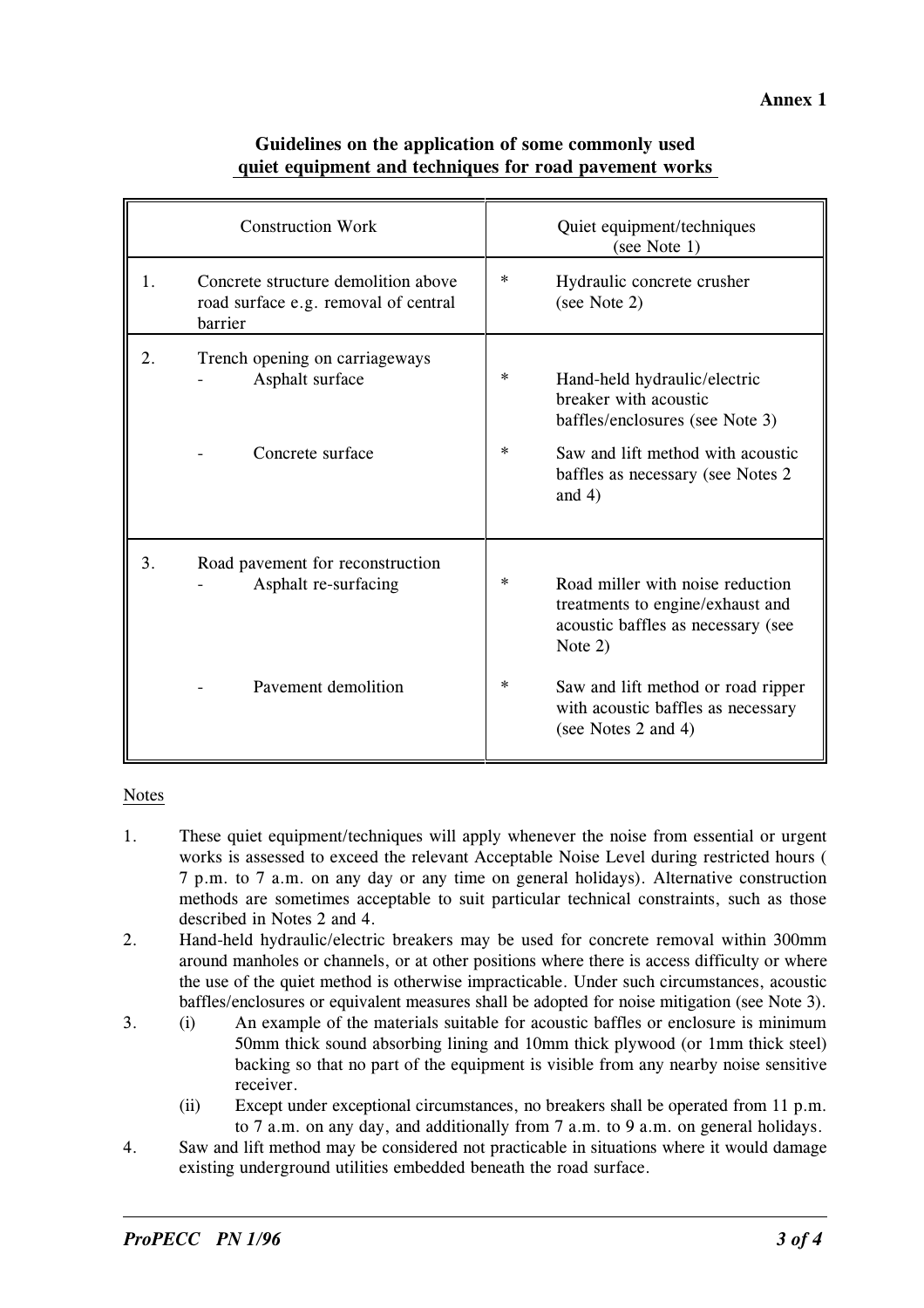#### Address and Enquiry Phone No. of Local Control Offices

#### Local Control Office (Territory East)

for Wong Tai Sin, Kwun Tong and Sai Kung Districts

Environmental Protection Department Local Control Office (Territory East) 5/F, Nam Fung Commercial Centre 19 Lam Lok Street Kowloon Bay, Kowloon Enquiry Tel. No. : 2707 7552

#### Local Control Office (Territory North)

for North, Tai Po and Sha Tin Districts

Environmental Protection Department Local Control Office (Territory North) G/F, On Wo House Tai Wo Estate Tai Po, N.T. Enquiry Tel. No. : 2634 3805

#### Local Control Office (Territory South)

for Hong Kong Island (i.e. Central & Western, Wan Chai, Eastern & Southern Districts) and Islands Districts

> Environmental Protection Department Local Control Office (Territory South) 3/F, Chinachem Exchange Square 1 Hoi Wan Street Quarry Bay, Hong Kong Enquiry Tel. No. : 2516 1733

#### Local Control Office (Territory West)

for Yuen Long and Tuen Mun Districts

Environmental Protection Department Local Control Office (Territory West) 7/F, Chinachem Tsuen Wan Plaza 455 Castle Peak Road Tsuen Wan, N.T. Enquiry Tel. No. : 2411 9635

#### Local Control Office (Urban East)

for Sham Shui Po, Yau Tsim Mong and Kowloon City Districts

Environmental Protection Department Local Control Office (Urban East) Suite UG01-02 and Unit 101 Block 2, Hoi Fai Commercial Centre 222-224 Sai Lau Kok Road Tsuen Wan, N.T. Enquiry Tel. No. : 2402 5252

#### Local Control Office (Urban West)

for Tsuen Wan and Kwai Tsing Districts

Environmental Protection Department Local Control Office (Urban West) 8/F, Tsuen Wan Government Offices 38 Sai Lau Kok Road Tsuen Wan, N.T. Enquiry Tel. No. : 2417 6110